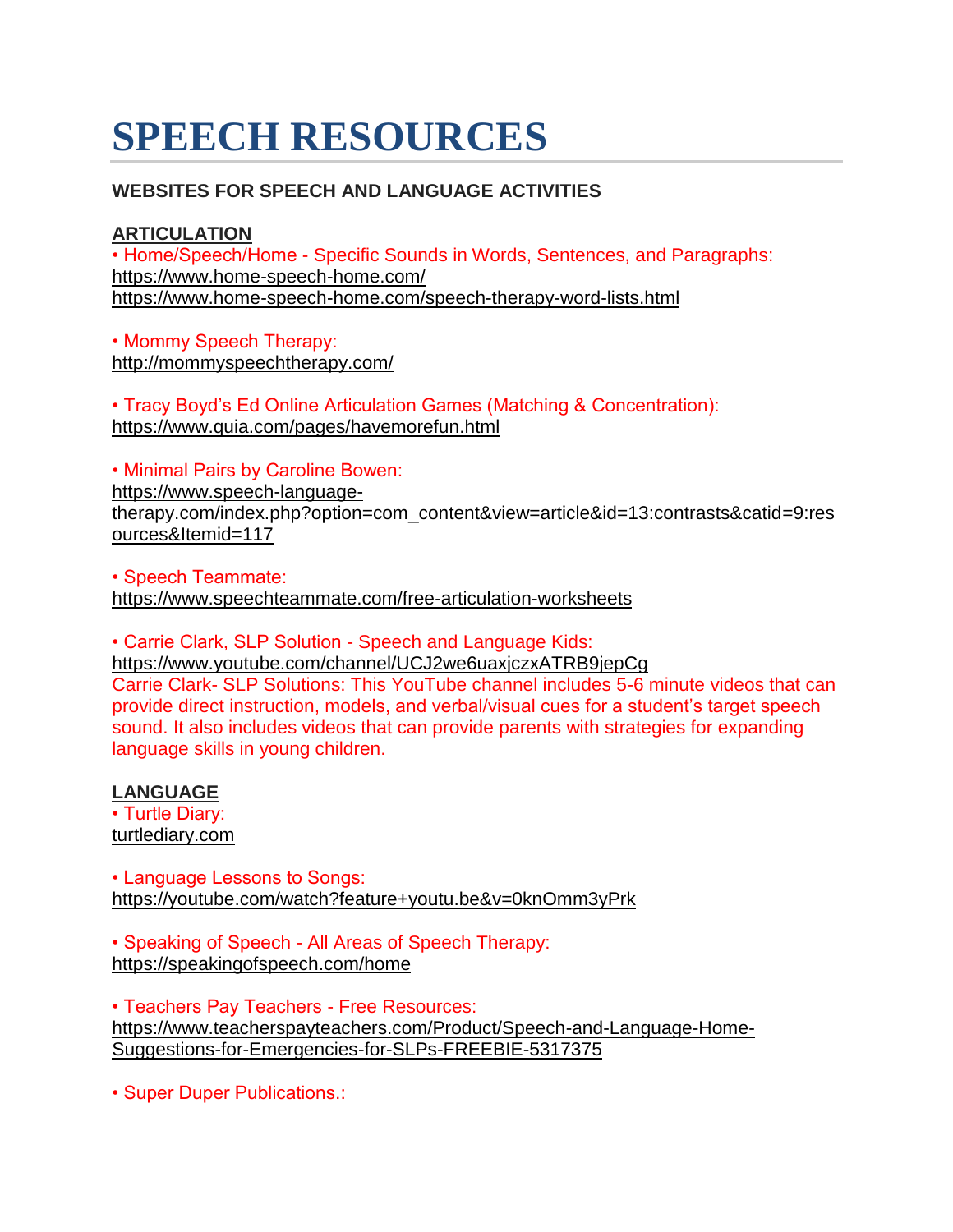#### <https://www.superduperinc.com/Handouts/Handout.aspx>

• Speech & Language Kids [https://www.speechandlanguagekids.com](https://www.speechandlanguagekids.com/) <https://www.speechandlanguagekids.com/11-free-speech-therapy-materials/>

• Starfall: [www.starfall.com](http://www.starfall.com/)

• Games for Speech and Language Development: [http://www.playingwithwords365.com/15-best-games-for-speech-language-social-skills](http://www.playingwithwords365.com/15-best-games-for-speech-language-social-skills-development/)[development/](http://www.playingwithwords365.com/15-best-games-for-speech-language-social-skills-development/) <https://teachingtalking.com/best-board-games-for-speech-therapy/> [www.circletimefun.com](http://www.circletimefun.com/)

• Don Johnston Readtopia Free Thematic Unit on Working Together - Language Comprehension through Literacy for Mod-Significant Needs): [https://demo.myreadtopia.com](https://demo.myreadtopia.com/)

• Scholastic Learn at Home - Provides 20 Days Worth of Active Learning Journeys Designed to Reinforce and Sustain Educational Opportunities for those Students Who are Unable to Attend School: <https://classroommagazines.scholastic.com/support/learnathome.html?caching>

• Video Learning Squad: [www.videolearningsquad.com](http://www.videolearningsquad.com/)

• Wacky Web Tales: <https://www.eduplace.com/tales/>

• Story Time from Space: [https://storytimefromspace.com/ada-twist-scientist/?fbclid=IwAR0i-](https://storytimefromspace.com/ada-twist-scientist/?fbclid=IwAR0i-VoG6CcpyFKhpxTXjFB2m0eHRjeNPOwzMMoC8WV_xGAfy8W1fQ4hl5I)[VoG6CcpyFKhpxTXjFB2m0eHRjeNPOwzMMoC8WV\\_xGAfy8W1fQ4hl5I](https://storytimefromspace.com/ada-twist-scientist/?fbclid=IwAR0i-VoG6CcpyFKhpxTXjFB2m0eHRjeNPOwzMMoC8WV_xGAfy8W1fQ4hl5I)

## **FLUENCY**

• Teachers Pay Teachers, Free Handout: [https://www.teacherspayteachers.com/FreeDownload/4-Incredible-Stuttering-](https://www.teacherspayteachers.com/FreeDownload/4-Incredible-Stuttering-Treatment-Techniques-for-Preschool-Children-Who-Stutter-4291149)[Treatment-Techniques-for-Preschool-Children-Who-Stutter-4291149](https://www.teacherspayteachers.com/FreeDownload/4-Incredible-Stuttering-Treatment-Techniques-for-Preschool-Children-Who-Stutter-4291149)

• Stuttering Help: <https://www.stutteringhelp.org/> <https://m.youtube.com/watch?v=Po-WMo8vXRY>

## **PRAGMATICS**

• Everyday Speech: <https://everydayspeech.com/>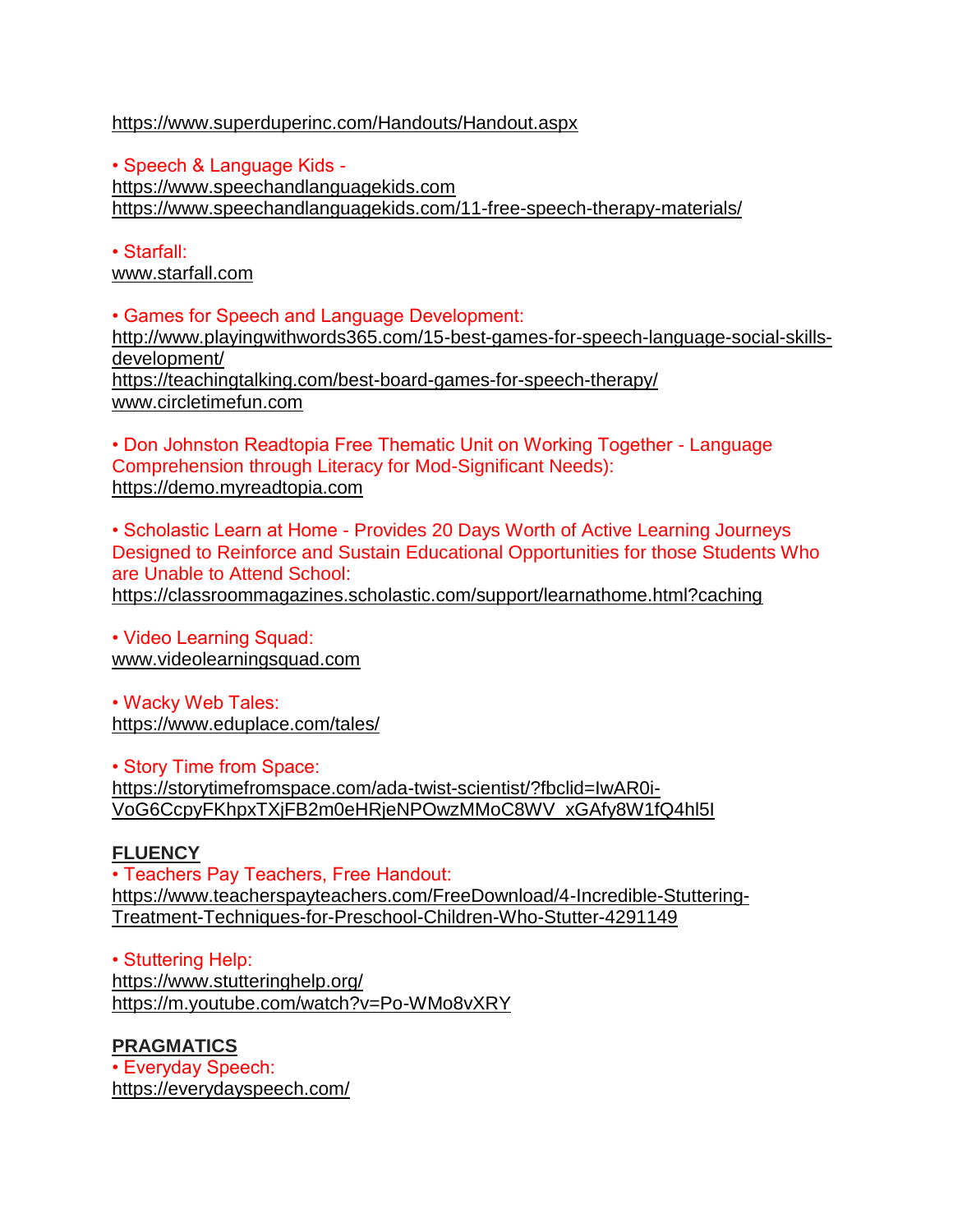#### • Video Learning Squad: <https://videolearningsquad.com/>

• Model Me Going Places (Free Social Social Stories): [https://videolearningsquad.com/courses/free-access-social-skills-squad/.](https://videolearningsquad.com/courses/free-access-social-skills-squad/)

• Ms. Lane's SLP Materials: <http://slpmaterials.blogspot.com/search?q=social+skills>

# **WEBSITES FOR AAC PRACTICE**

• Core Word Practice: <https://www.tobiidynavox.com/en-US/software/content/core-first/#CoreFirstLearning>

• Go Board Maker: <https://goboardmaker.com/pages/activities-to-go>

• Core Workshop: [https://www.coreworkshop.org](https://www.coreworkshop.org/)

• Assistive Ware Core Word Classroom: <https://www.assistiveware.com/blog/assistiveware-core-word-classroom>

#### **Additional Free Resources** • IXL: Comprehensive K-12 Curriculum, Individualized Guidance, and Real-Time Analytics: [www.ixl.com](http://www.ixl.com/)

• Kindergarten – 12th Grade Language Arts: <https://www.ixl.com/ela/>

• Everyday Speech - Social-Emotional and Autism: <https://everydayspeech.com/parents-and-families/>

•. Read Works - Kindergarten to 12th Grade Reading and Passages and Comprehension Questions: [www.readworks.com](http://www.readworks.com/)

• Khan Academy: [www.khanacademy.com](http://www.khanacademy.com/)

• Free Language Stuff: [www.freelanguagestuff.com](http://www.freelanguagestuff.com/)

• Quia Speech Therapy - Allows Students to Play Jeopardy Type Games Using Idioms, Multiple Meaning Words, Inferences, Synonyms/Antonyms, etc.: